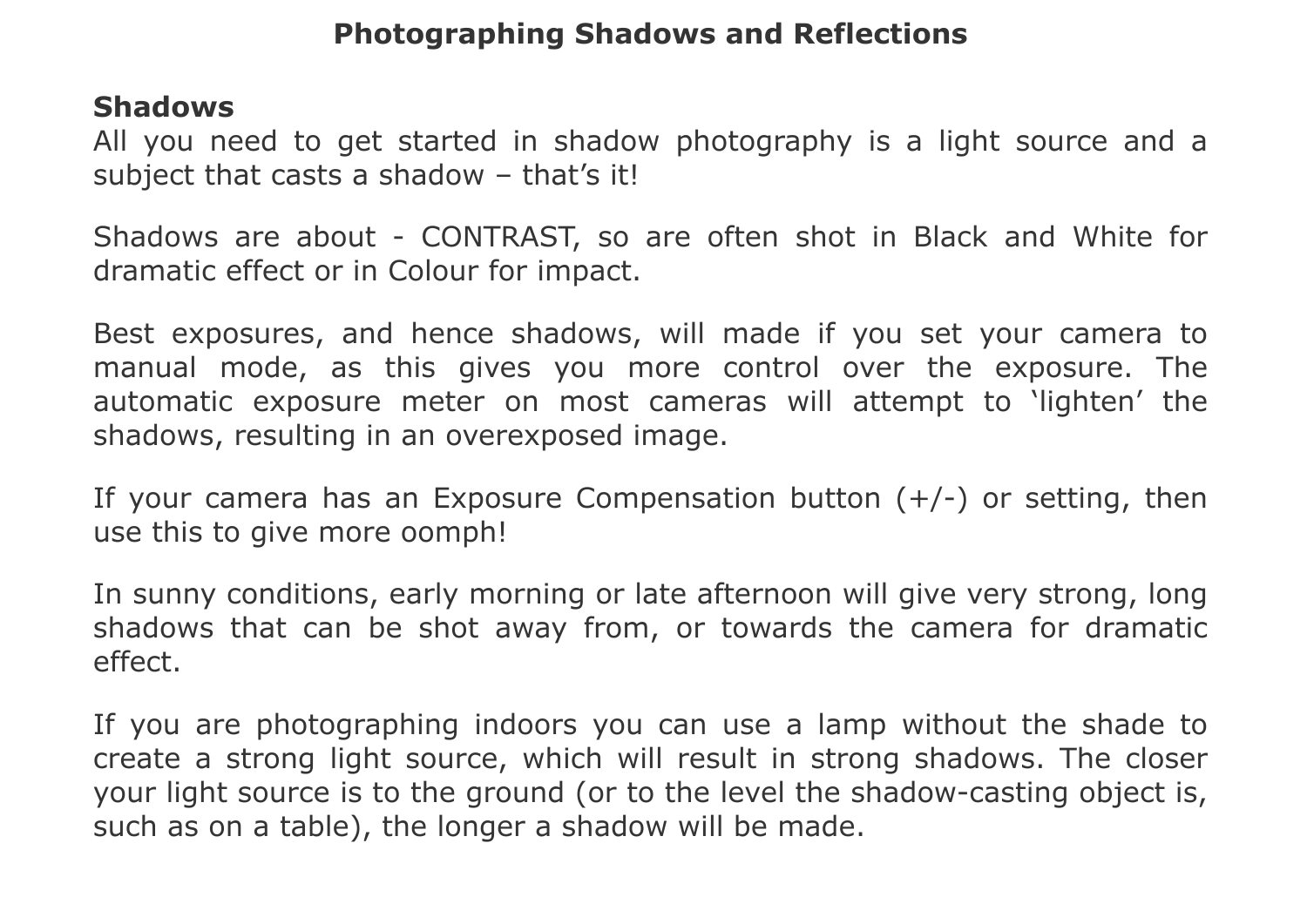Look for patterns - trees, columns, arches, windows (plenty of these around the Cambridge Colleges!)

## **Reflections**

We naturally first think of using water, lakes and rivers when photographing reflections, and just like shadows, the best light is in the early morning or late afternoon.

Photographing water reflections begs for a large depth of field. You want the objects reflecting on the water to be in sharp focus, as well as the water itself:

- Use Aperture Priority mode with a small aperture of f/16 or smaller.
- A wide-angle focal length lets you capture the big picture.
- Use the lowest ISO setting that allows you to achieve a shutter speed of about 1/50 of a second or faster.
- Focal length should be between 28mm and 35mm.
- The reflections are the main focus of your image, so if possible, place the horizon line near the upper third of the image.

When capturing reflections on the surface of lakes and ponds, Neutral Density graduated filter filters are often essential to balance the exposure of the brighter sky with the darker reflection on the lake. Without the filter the shot would lose much of its impact.

A Polarising filter will help to control the amount of surface shine from the water, but be aware that in nature, reflections are darker than the subject